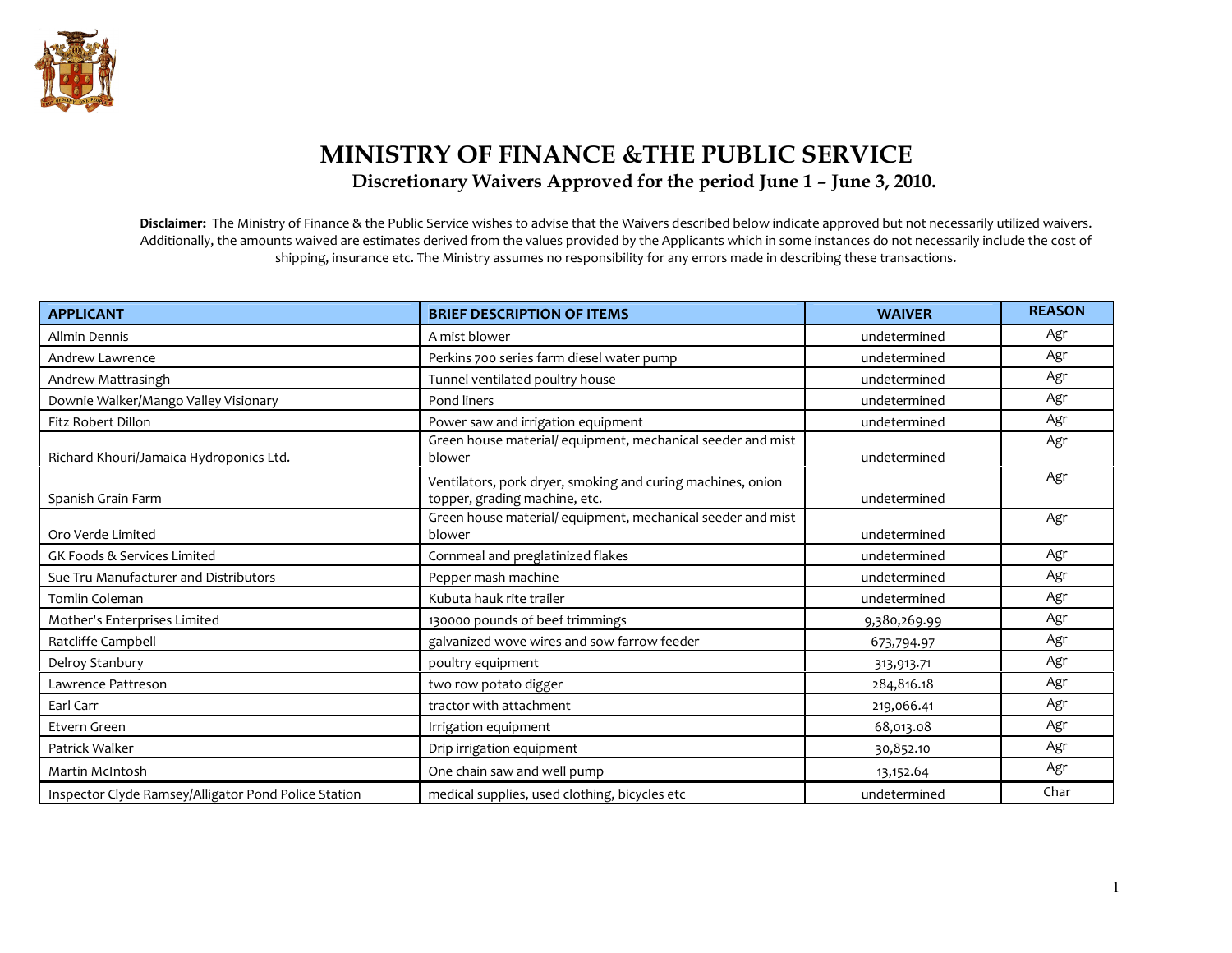

| <b>APPLICANT</b>                                   | <b>BRIEF DESCRIPTION OF ITEMS</b>                               | <b>WAIVER</b>    | <b>REASON</b> |
|----------------------------------------------------|-----------------------------------------------------------------|------------------|---------------|
|                                                    | one 20' container containing pharmaceuticals, Three 40 ft       |                  | Char          |
|                                                    | containers containing assorted items, Four 40 ft containers     |                  |               |
|                                                    | containing assorted furniture, Seven pallets containing         |                  |               |
|                                                    | pharmaceuticals, One 45 ft container containing furniture,      |                  |               |
|                                                    | Two 40 ft containers containing school furniture, One 40 ft     |                  |               |
|                                                    | container containing furniture, three 20' containers containing |                  |               |
| Food for the Poor                                  | light red kidney beans                                          | 593,796,677.72   | Char          |
| Gayle Seventh Day Adventist Church                 | Pharmaceutical items, toys, 4 barrels etc                       | 9,069,045.98     |               |
|                                                    | 40ft container containing food items, clothing etc., one (1)    |                  | Char          |
|                                                    | computer and duplicator publisher, 40ft Container of food       |                  |               |
|                                                    | items hospital supplies and clothing, 3 barrels containing food |                  |               |
|                                                    | items and clothing, 4oft container containing food items,       |                  |               |
| Missionaries of the Poor                           | clothing etc.                                                   | 774,918.83       |               |
| Jamaica Cancer Society                             | 18 cartons containing urostomy and colostomy products           | 354,698.88       | Char          |
| Rapha Dialysis Centre/Dr. Curtis Yeates            | Dialysis Supplies                                               | 346,074.02       | Char          |
| Sharing is Caring Foundation                       | Pentium hard drives& power cables, Five soccer balls,           | 256,659.31       | Char          |
|                                                    | 18 Chart paper, electrode kendall medigrace, dinamap procure    |                  | Char          |
| Heart Institute of the Caribbean (HIC)             | with battery, transducer, etc.                                  | 192,408.60       |               |
| Torrington United Church                           | one multi media projector and accessories                       | 71,835.97        | Char          |
| Angels From Heaven                                 | Eight barrels containing school supplies, toiletries, clothing, |                  | Char          |
|                                                    | etc.                                                            | 36,716.19        |               |
|                                                    | Seven barrels and two boxes containing food items, clothing     |                  | Char          |
| The Mount Zion Spiritual Healing Temple            | and toiletries                                                  | 32,045.55        |               |
| United States Agency for International Development |                                                                 |                  | Char          |
| (USAID)/Jamaica                                    | Humanitarian medical supplies and equipment                     | 28,971.69        |               |
| Epworth Citizens Association                       | three barrels containing food items, toiletries etc             | 21,096.79        | Char          |
| Lions Club of Old Harbour                          | Four barrels containing food items, clothing, books, and toys   | 18,031.55        | Char          |
| Petrojam                                           | 100962.33 Barrels of Gas Oil (CET only)                         | 82,644,855.28    | Govt          |
| Ministry of Water and Housing                      | Audio visual equipment                                          | undetermined     | Govt          |
| E-Learning Jamaica Company Limited                 | Audio visual equipment, Equipment, 1400 table frames            | 30,825,614.33    | Govt          |
|                                                    |                                                                 |                  |               |
|                                                    | Generators, Engine and alternators and accessories, Tractor     |                  | Govt          |
| E.Phil& Sons                                       | &Truck                                                          | 27, 114, 944. 82 |               |
| Caribbean Examinations Council (CXC)               | Hotel accommodation for CXC markers                             | 3,589,135.20     | Govt          |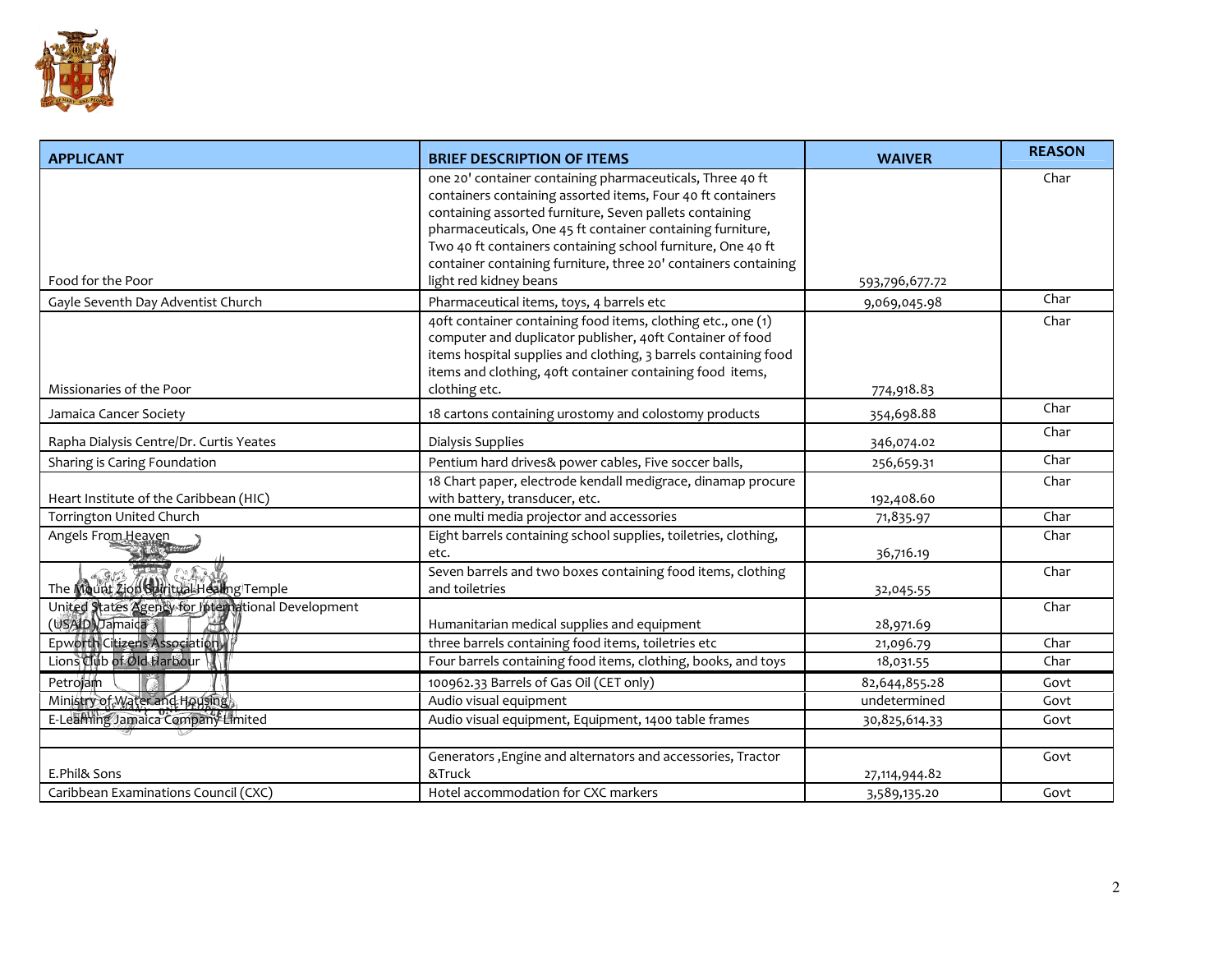

| <b>APPLICANT</b>                                      | <b>BRIEF DESCRIPTION OF ITEMS</b>                            | <b>WAIVER</b> | <b>REASON</b> |
|-------------------------------------------------------|--------------------------------------------------------------|---------------|---------------|
| Jamaica Water Supply Improvement Project              | 13 2010 Suzuki Jimmy Vehicles                                | 1,588,251.44  | Govt          |
|                                                       | Wind turbines and support accessories and/or spare parts,    |               | Govt          |
| Wigton Wind Farm Ltd.                                 | Hydraulic tools                                              | 3,499,958.81  |               |
| Jamaica Infrastructure Operator Ltd.                  | One (1) 2010 Nissan Navara Pick                              | 1,621,441.13  | Govt          |
| Ministry of Foreign Affairs and Foreign Trade         | Household and personal effects, 2010 Toyota Hilux Vigo       | 1,015,264.64  | Govt          |
| Inland Revenue Department                             | Motor vehicle licence sticker                                | 907,676.43    | Govt          |
|                                                       | 2 wacker trench rammer, 2 wacker plate reversible, one       |               | Govt          |
|                                                       | wacker plate, two atlas copco demolition pick and one diesko |               |               |
| National Works Agency                                 | hammer                                                       | 651,837.21    |               |
| Mannings Hill Primary School                          | one container containing (177) computer towers etc           | 95,748.97     | Govt          |
| Meteorological Service                                | Radiosondes, Balloons, chemilumiscent light sticks, etc.     | 82,262.68     | Govt          |
| <b>Broadleaf Primary School</b>                       | four desktop computers,(4) flat screen monitors              | 70,925.16     | Govt          |
| John's Town Primary School                            | four computers, hard drives, computer monitors etc           | 70,925.16     | Govt          |
| Coffee Piece Primary School                           | twenty-one refurbished computers, (42) power cables etc      | 70,490.73     | Govt          |
| Priory Infant and Primary School                      | one laptop computer, one net book etc                        | 59,917.12     | Govt          |
| Manchester High School                                | 35 Graduation caps                                           | 43,202.54     | Govt          |
| Mineral Heights Christian Kinder-Prep/Basic School    | School supplies and photo copy machine                       | 30,894.22     | Govt          |
| Middleton Primary School                              | twelve used desktop computers, (4) monitors etc              | 17,731.29     | Govt          |
| Moreland Hill Primary School                          | one barrel containing school supplies, books etc             | 16,706.30     | Govt          |
| Geoland Title Limited, LAMP II Project                | Motor vehicles and other imports                             | undetermined  | Govt          |
| Falmouth Cruise Ship Pier Development                 | One Hitachi Crawler Crane                                    | 7,578,269.96  | Govt          |
| Sun island Routes Adventure Tours Ltd                 | One (1) 65ft Catamaran vessel                                | 45,818,971.90 | <b>JTB</b>    |
| Jamaica Tourist Board                                 | Promotional items, Promotional bags, laptop back packs etc   | 3,436,130.94  | <b>JTB</b>    |
| Wealth Masters/Maui Jim Sunglasses                    | <b>Promotional Items</b>                                     | 3,035,647.64  | <b>JTB</b>    |
| International Ingredients Limited                     | Yeast, Caramel, Prunes, Raisins                              | undetermined  | Manu/Mod      |
| The Jamaica Manufacturers' Association Nestle Jamaica |                                                              |               | Manu/Mod      |
| Limited                                               | Soya protein isolate, refined sugar, anhydrous milk fat      | undetermined  |               |
| Pioneer Meat Products Limited                         | Materials and equipment                                      | 3,239,881.13  | Manu/Mod      |
| Precision Graphics                                    | Materials and equipment                                      | 2,301,603.10  | Manu/Mod      |
| <b>Best Dressed Chicken</b>                           | Corrugated boxes, Carton boxes etc, Carton boxes etc         | 2,032,498.50  | Manu/Mod      |
| McIntosh Bedding Company                              | Materials and equipment                                      | 1,777,930.25  | Manu/Mod      |
| Caribbean Broilers (JA) Ltd.                          | Materials and equipment, Corrugated boxes                    | 1,760,298.78  | Manu/Mod      |
| Rainforest Seafoods                                   | Materials and equipment                                      | 1,624,376.70  | Manu/Mod      |
| <b>Baking Enterprises</b>                             | Materials and equipment                                      | 1,310,840.65  | Manu/Mod      |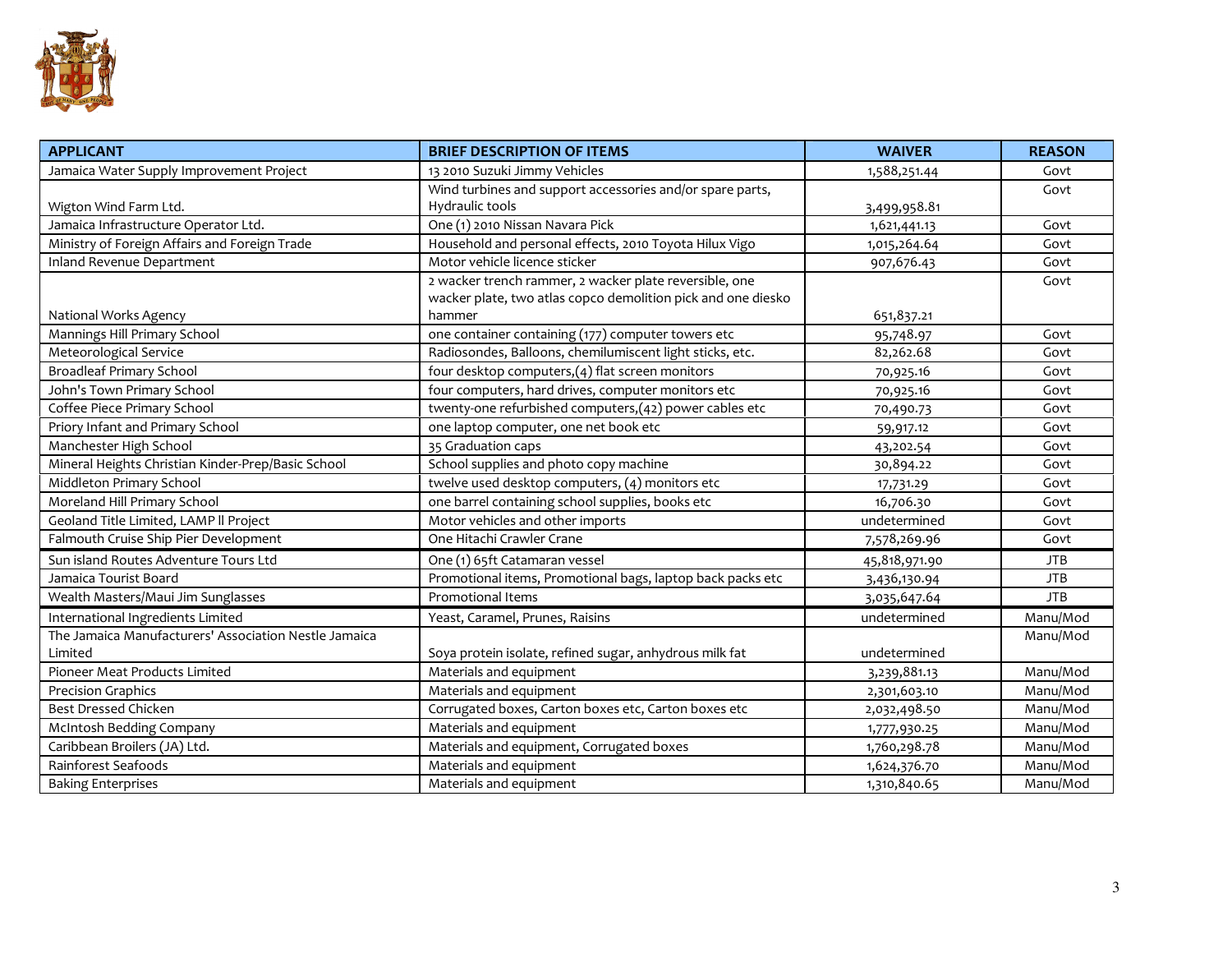

| <b>APPLICANT</b>                       | <b>BRIEF DESCRIPTION OF ITEMS</b>                    | <b>WAIVER</b> | <b>REASON</b> |
|----------------------------------------|------------------------------------------------------|---------------|---------------|
| Jamaica Flour Mills                    | Materials and equipment                              | 1,657,323.92  | Manu/Mod      |
| Lydford Mining Co. Ltd.                | Materials and equipment                              | 1,007,542.23  | Manu/Mod      |
| JAD Development                        | Materials and equipment                              | 988,270.05    | Manu/Mod      |
| Agri & Industrial Packaging            | Materials and equipment                              | 985,725.62    | Manu/Mod      |
| Tookayz Media                          | Materials and equipment                              | 695,835.00    | Manu/Mod      |
| Iverson Manufacturing                  | Materials and equipment                              | 690,059.38    | Manu/Mod      |
| Trade Winds Citrus Ltd.                | Boxes for use in the manufacturing process           | 630,461.30    | Manu/Mod      |
| Good Hope (Holdings) Limited           | Corrugated boxes                                     | 522,333.46    | Manu/Mod      |
| Dairy Industries (Jamaica)Ltd          | Corrugated boxes                                     | 435,217.50    | Manu/Mod      |
| HI Pro Farm Supplies                   | Corrugated boxes                                     | 432,481.05    | Manu/Mod      |
| Suncoast Investments Limited           | equipment and finishes for a swimming pool           | 372,241.25    | Manu/Mod      |
| Mac Pharmaceutical & Cosmetics Limited | Materials and equipment                              | 365,991.80    | Manu/Mod      |
| Delmay Distributors Ltd                | Materials and equipment                              | 327,883.40    | Manu/Mod      |
| Modern Visuals Limited                 | Materials and equipment                              | 296,266.27    | Manu/Mod      |
|                                        | Corrugated boxes, Boxes for use in the manufacturing |               | Manu/Mod      |
| Tetley Tea Company (Jamaica) Limited   | process                                              | 286,904.77    |               |
| Copperwood Limited                     | Corrugated boxes                                     | 283,871.79    | Manu/Mod      |
| Pro Pet Dog Food                       | Dog Food                                             | 274,978.57    | Manu/Mod      |
| Dacosta Const and Heavy Equipment Ltd  | Materials and equipment                              | 266,233.66    | Manu/Mod      |
| Konverta Ltd.                          | Materials and equipment                              | 241,500.00    | Manu/Mod      |
| Edgechem Jamaica Ltd                   | Materials and equipment                              | 223,198.63    | Manu/Mod      |
| Local Spice                            | Materials and equipment                              | 131,830.80    | Manu/Mod      |
| <b>Jus Foods Limited</b>               | Materials and equipment                              | 108,304.07    | Manu/Mod      |
| P. A. Benjamin Manufacturing           | Materials and equipment                              | 90,258.95     | Manu/Mod      |
| Shagore Aggregates Ltd                 | Materials and equipment                              | 83,892.33     | Manu/Mod      |
| S&G Road Surfacing Materials Ltd       | Materials and equipment                              | 76,405.59     | Manu/Mod      |
| Shim's (Successors) Co. Ltd            | Materials and equipment                              | 36,912.62     | Manu/Mod      |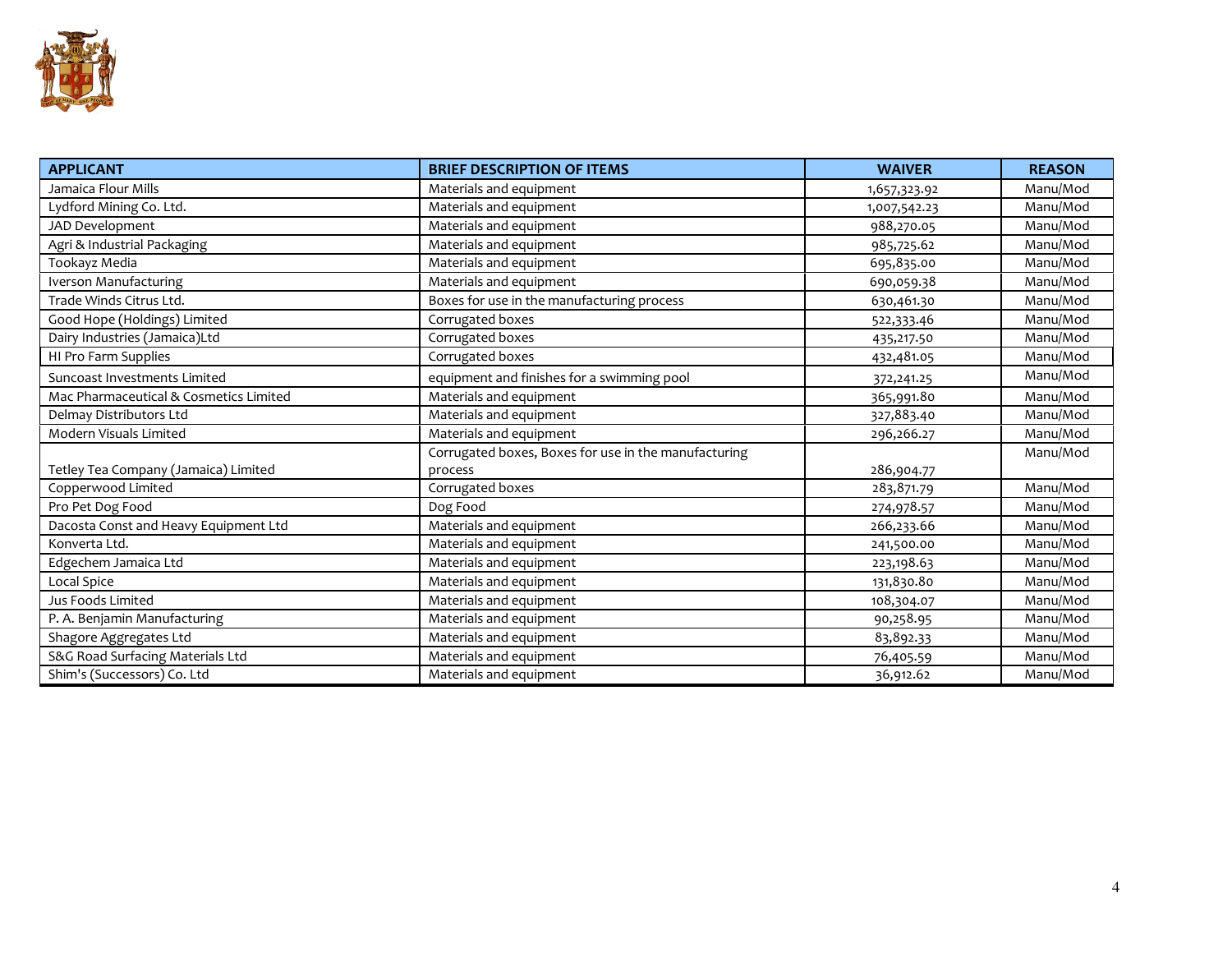

| <b>APPLICANT</b>                             | <b>BRIEF DESCRIPTION OF ITEMS</b>                                                                 | <b>WAIVER</b> | <b>REASON</b> |
|----------------------------------------------|---------------------------------------------------------------------------------------------------|---------------|---------------|
| Cool Petroleum                               | 25000 barrels of automotive diesel (CET only)                                                     | undetermined  | Other         |
| Michael Bernard                              | two horses, four horses                                                                           | undetermined  | Other         |
| Peter Williams/Orange Valley Estates Limited | Live horses                                                                                       | undetermined  | Other         |
| Digicel*                                     | Improvement works' and imported services associated with<br>development works downtown, Kingston. | undetermined  | Other         |
| Northern Caribbean University                | gymnatorium equipment and information system solutions                                            | 7,410,320.17  | Other         |
| Jamaica Broilers Group Limited               | flex fuel rate for on3 Toyota Tundra                                                              | 2,014,824.31  | Other         |
| Hurley Constantine                           | Purchase of a parcel of land                                                                      | 84,020.00     | Other         |
| Dennis Hawthorne                             | 2009 Mercedes Benz 5500 cc                                                                        | 1,769,267.66  | Other         |
| Netball Foundation of Jamaica                | 2010 Toyota Coaster                                                                               | 1,188,715.70  | Other         |
| Image Plus Consultants Limited               | spare parts for computed tomography unit                                                          | 984,000.00    | Other         |
| Daphne Gayle                                 | 2005 Toyota Voxy DX                                                                               | 963,589.70    | Other         |
| <b>Book Empire Limited</b>                   | <b>Raw Materials</b>                                                                              | 948,167.16    | Other         |
| George A. Stennett                           | 2008 Honda CRV                                                                                    | 887,287.73    | Other         |
| Jamaica Amateur Athletic Association         | 8705 tickets and Sporting gear                                                                    | 830,975.15    | Other         |
| Jamaica Football Federation Limited (JFF)    | Football gear, ballnet and balls                                                                  | 619,552.67    | Other         |
| Charmaine Constantine                        | 8 vials of Velcade                                                                                | 610,674.01    | Other         |
| Lambert Nicholson                            | 2005 Ford Explorer                                                                                | 469,144.13    | Other         |
| <b>Teams For Medical Mission</b>             | <b>Building materials</b>                                                                         | 372,935.95    | Other         |
| Daphne Lawrence                              | 2008 Hyundai Sonata                                                                               | 340,674.29    | Other         |
| Jamaica Olympic Association                  | sporting gears                                                                                    | 302,529.34    | Other         |
| Steve Myrie                                  | 2001 Mercedes Benz Kompressor                                                                     | 231,893.96    | Other         |
| Evlyn-Thompson-Harris                        | 2001 Pontiac Aztec                                                                                | 200,517.42    | Other         |
| Kingsley Davis                               | two live horses                                                                                   | 146,540.45    | Other         |
| Beverly Thomas-Salu                          | 2005 Toyota Tundra                                                                                | 131,894.22    | Other         |
| Avery Roxborough-James                       | 2001 BMW 325i                                                                                     | 114,699.09    | Other         |
| Dacosta Farms                                | one live horse                                                                                    | 101,451.08    | Other         |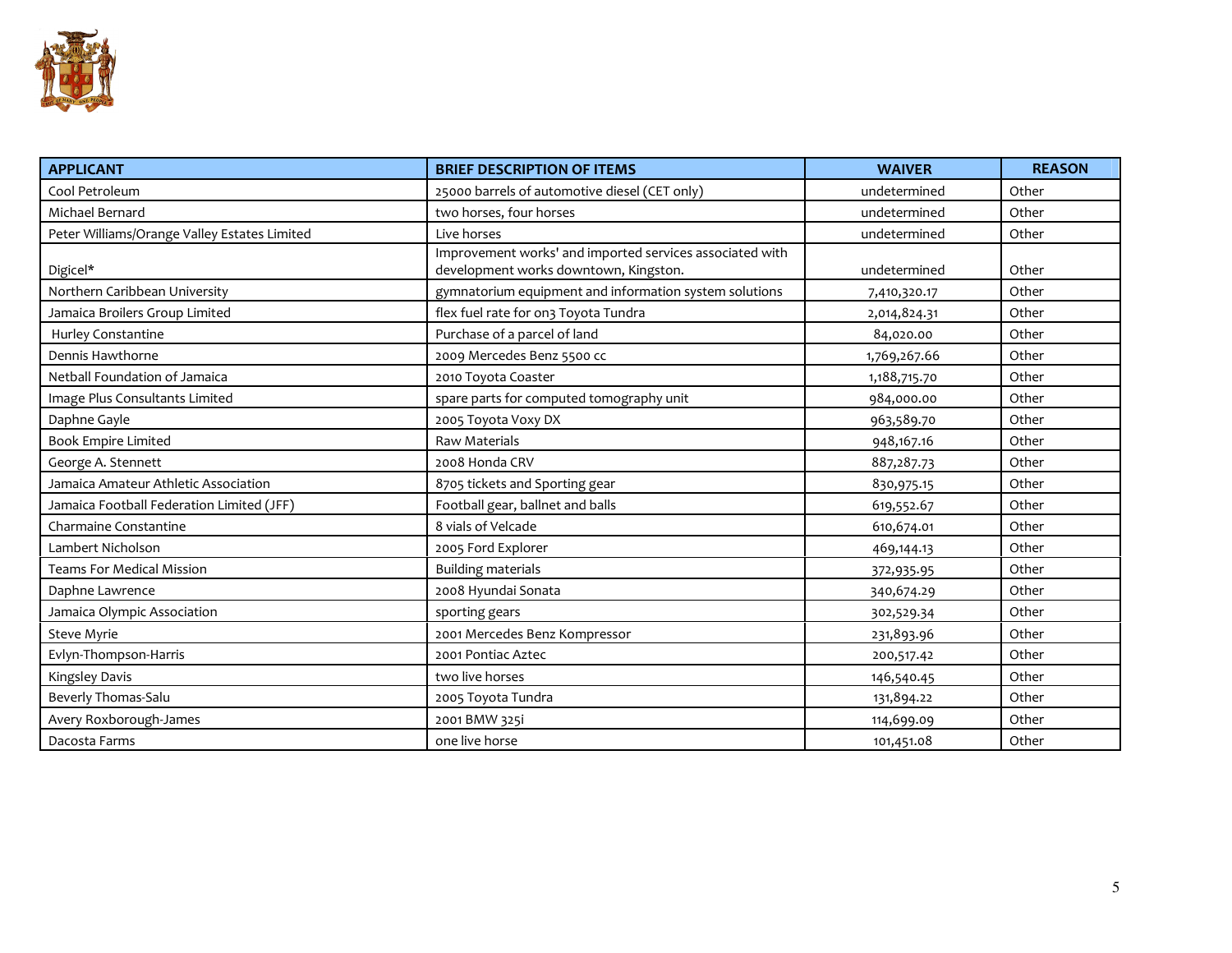

| <b>APPLICANT</b>                                     | <b>BRIEF DESCRIPTION OF ITEMS</b>                       | <b>WAIVER</b>  | <b>REASON</b> |
|------------------------------------------------------|---------------------------------------------------------|----------------|---------------|
| Green Energy Technologies Limited                    | 130 pieced of LED bulbs                                 | 98,898.88      | Other         |
| Kingsley Davis                                       | two live horses                                         | 93,149.75      | Other         |
| Vasudeva Blue Star Jamaica Limited                   | three boxes containing aluminum statues and accessories | 92,263.29      | Other         |
| Isratech Jamaica Limited                             | solar water heaters and components                      | 69,948.00      | Other         |
| Majorie Campbell to Michael Ford and Mercedes Leslie | Penalties payable on land                               | 18,920.00      | Other         |
| Kelso Small                                          | one live horse                                          | 84,542.57      | Other         |
| Denroy Patrick                                       | 2007 Toyota Wish 7 seater                               | 1,936,546.88   | Tour          |
| Dolphin Cove                                         | floating dock and accessories                           | 1,677,819.68   | Tour          |
| Junior Walters                                       | 2010 Toyota Hiace 16 seater                             | 1,414,091.25   | Tour          |
| Audley Morle                                         | 2005 Toyota Hiace 15 seater                             | 1,076,765.63   | Tour          |
| John Griffiths                                       | 2005 Toyota Hiace 10 seater                             | 786,093.75     | Tour          |
| Donovan Dawson                                       | 2010 Hiace 16 seater                                    | 689,106.48     | Tour          |
| Roydel Black                                         | 灣<br>2010 Toyota Hiace 16 seater ((1)))                 | 689,106.48     | Tour          |
| Carol Miller                                         | 2010 Hiace 16 seater                                    | 659,585.39     | Tour          |
| Garmack Car Rentals                                  | 2010 Toyota Corolla Sedan                               | 497,397.15     | Tour          |
| David Campbell                                       | 2010 Hiace 16 seater                                    | 479,061.21     | Tour          |
| YS Falls/Suncoast Investments                        | 2 HP pool pumps                                         | 372,241.25     | Tour          |
| Orville Daye                                         | 2010 Toyota Hiace                                       | 272,327.81     | Tour          |
| <b>Robert Hall</b>                                   | 2010 Toyota Hiace OUT OF MANY ONE PEOPLE                | 220,106.65     | Tour          |
| Chukka Caribbean Adventure                           | Harnesses, gloves, etc., horse shoe and nail            | 218,906.61     | Tour          |
| Leonard Elliot                                       | 2010 Toyota Hiace                                       | 180,950.00     | Tour          |
| <b>TOTAL</b>                                         |                                                         | 889,827,964.82 |               |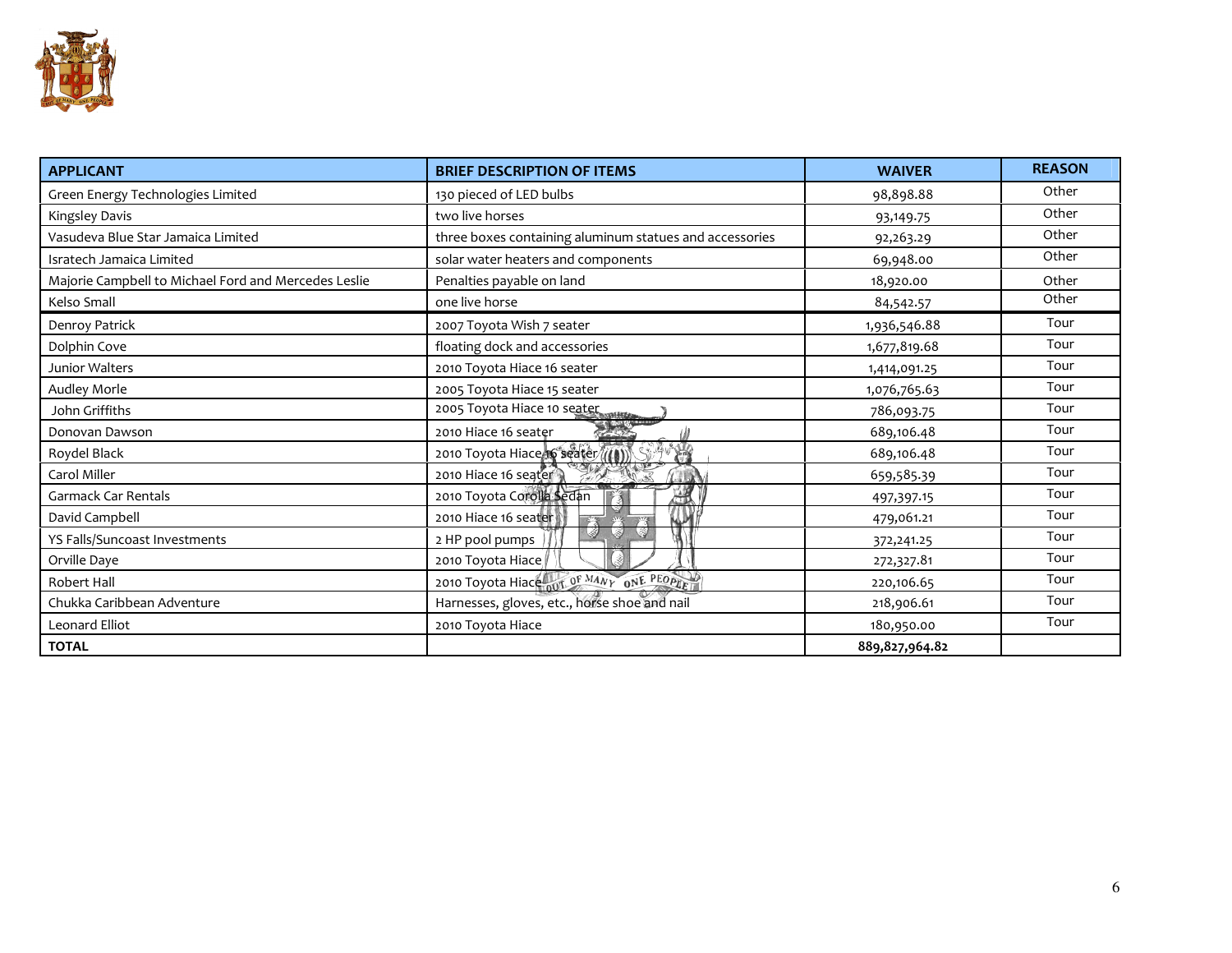

#### \*Gazette # 38B and 38C - June 8, 2010 & Gazette # 39A - June 9, 2010

| <b>REASON</b> | <b>CLASSIFICATION</b>         | <b>WAIVED</b>  |
|---------------|-------------------------------|----------------|
| Agr           | Agricultural Purposes         | 10,983,879.06  |
| Char          | Charitable                    | 606,181,413.48 |
| Govt          | Government Related            | 161,849,490.18 |
| <b>JTB</b>    | <b>Tourist Board Meetings</b> | 52,290,750.48  |
| Manu/Mod      | Manufacturing / Modernization | 26,356,341.75  |
| Other         | Other Reasons                 | 22,932,530.55  |
| Tour          | Tourism - Car Rental Industry | 9,233,559.33   |
| <b>TOTAL</b>  |                               | 889,827,964.82 |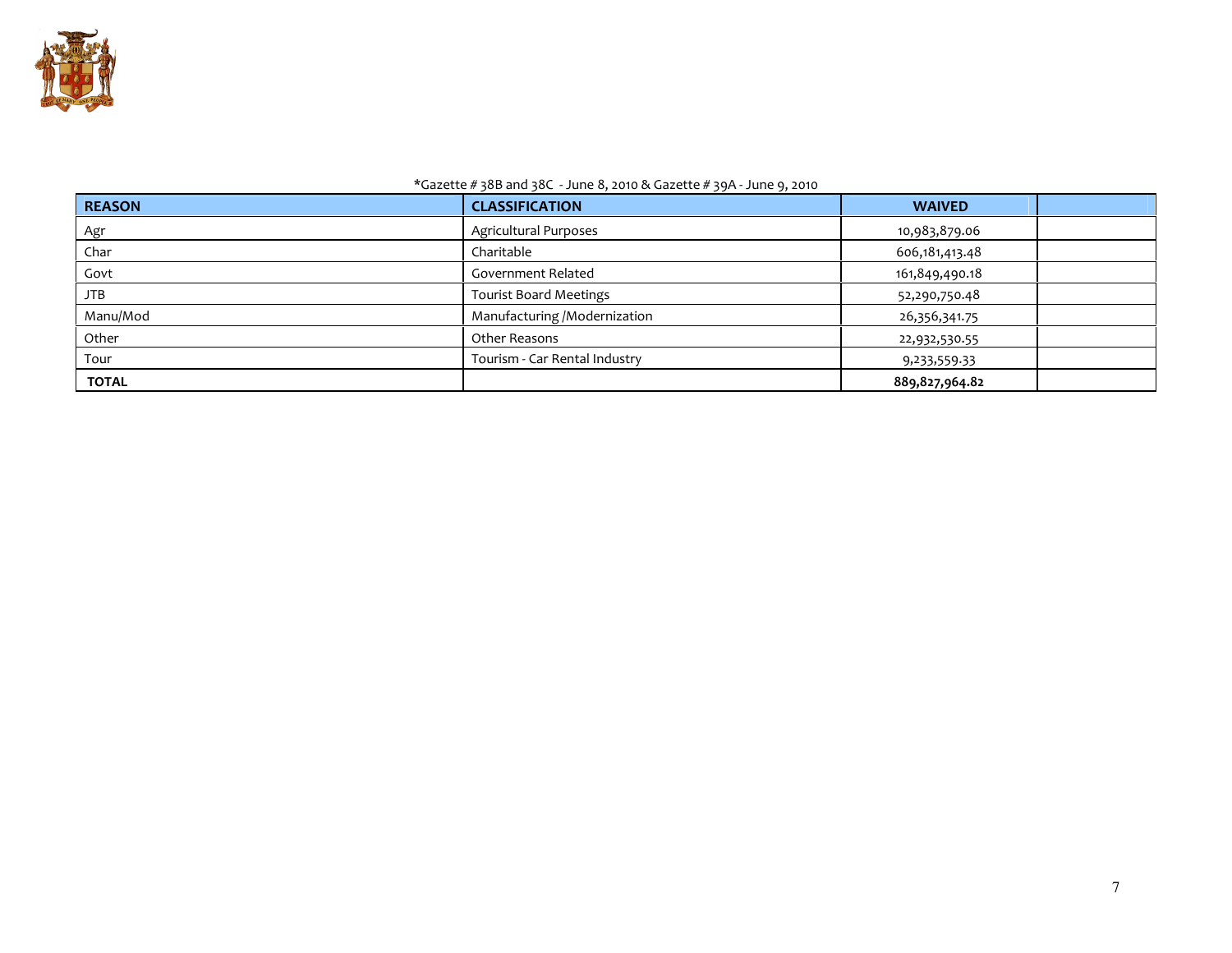

## TAXPAYER APPEALS DEPARTMENT

GCT Waivers approved for the period June 1 – June 30, 2010

| <b>NAME OF TAXPAYER</b>     | <b>PERIOD</b>                                                           | <b>PENALTY</b><br>$\%$ | <b>INTEREST</b><br>% | <b>SURCHARGES</b><br>% | <b>AMOUNT</b><br><b>BEFORE</b><br>WAIVER $($ \$) | <b>AMOUNT</b><br>WAIVED $(\frac{1}{2})$ | <b>REASON FOR WAIVER</b>                                    |
|-----------------------------|-------------------------------------------------------------------------|------------------------|----------------------|------------------------|--------------------------------------------------|-----------------------------------------|-------------------------------------------------------------|
|                             | April-May '06,Dec                                                       |                        |                      |                        |                                                  |                                         | Recessional impact on operations.                           |
| Delaphena's Funeral Home    | '06, Mar.' 07-' 09                                                      | 70                     | 70                   | 70                     | 525,909.40                                       | 368,136.58                              |                                                             |
| Frank Irving                | Oct.'96-April'09                                                        | 100                    | 100                  | 100                    | 3,921,759.00                                     | 3,921,759.00                            | Inability to pay. Approved by MOF.                          |
| Winchester Surgical &       |                                                                         |                        |                      |                        |                                                  |                                         | Financial strain of loan obligation. Approved by MOF.       |
| Medical                     | Aug.'06- Jan. 2010                                                      | 90                     | 90                   | 90                     | 1,527,069.00                                     | 1,374,362.10                            |                                                             |
|                             | Mar, Jun&Nov'04,<br>Mar-Jul&Sept'05,<br>Apr-Jul&Sept'06,<br>Jan&Nov'o7, |                        |                      |                        |                                                  |                                         | Satisfy Amnesty rules.                                      |
| Jam. Securities Dealers     | Mar&Aug'o8, Jul '09<br>May-Jul.'06, Sept-                               | 100                    | 100                  | 100                    | 1,451,152.89                                     | 1,451,152.89                            | Willing & part charges already paid.                        |
| Maxine Cole                 | Oct'06 & Dec.'06                                                        | 95                     | 95                   | 95                     | 985,103.00                                       | 935,847.85                              |                                                             |
| Pro Sound Jamaica           | Apr.'o8-June'o8                                                         | 100                    | 100                  | 100                    | 88.23                                            | 88.23                                   | Financial difficulties. Small operations.                   |
|                             | Jul-Oct.'08, Nov. '08-<br>Mar. '09                                      | 60                     | 60                   | 60                     | 29,784.77                                        | 17,870.86                               | Financial difficulties. Small operations.                   |
| Shaveen Holding             | Aug. '08-Mar.'09                                                        | 100                    | 100                  | 100                    | 27,153.00                                        | 27,153.00                               | Business closed.                                            |
| Sonia Blake                 | Nov/Dec. '03-Sept.<br>$'$ 05                                            | 60                     | 60                   | 60                     | 59,237.26                                        | 35,542.36                               | Very limited trading                                        |
| Leslie's Mini Mart          | Feb.-Dec. '07                                                           | 50                     | 50                   | 50                     | 293,621.22                                       | 146,810.61                              | Leniency to encourage future compliance.                    |
| Kevin Smith                 | Jun.'07-Aug.'08,<br>Sept.'o9-Jan'10                                     | 50                     | 50                   | 50                     | 65,934.95                                        | 32,967.48                               | Leniency to encourage compliance in recessionary<br>period. |
| Island Multimedia Solutions | Dec. '08-Mar. '09                                                       | 100                    | 100                  | 100                    | 28,370.75                                        | 28,370.75                               | Severe financial constraints                                |
| Chris Equipment Rental      | June '08-Feb.'09                                                        | 30                     | 30                   | 30                     | 14,246.39                                        | 4,273.92                                | poor compliance but struggling financially                  |
| Douglas Reid Galleries      | Mar. - Aug. '08                                                         | 50                     | 50                   | 50                     | 18,699.81                                        | 9,349.91                                | Good compliance                                             |
| S &V Development Ltd.       | Jan.'10                                                                 | 60                     | 60                   | 60                     | 261,440.46                                       | 156,864.28                              | Fairly good compliance                                      |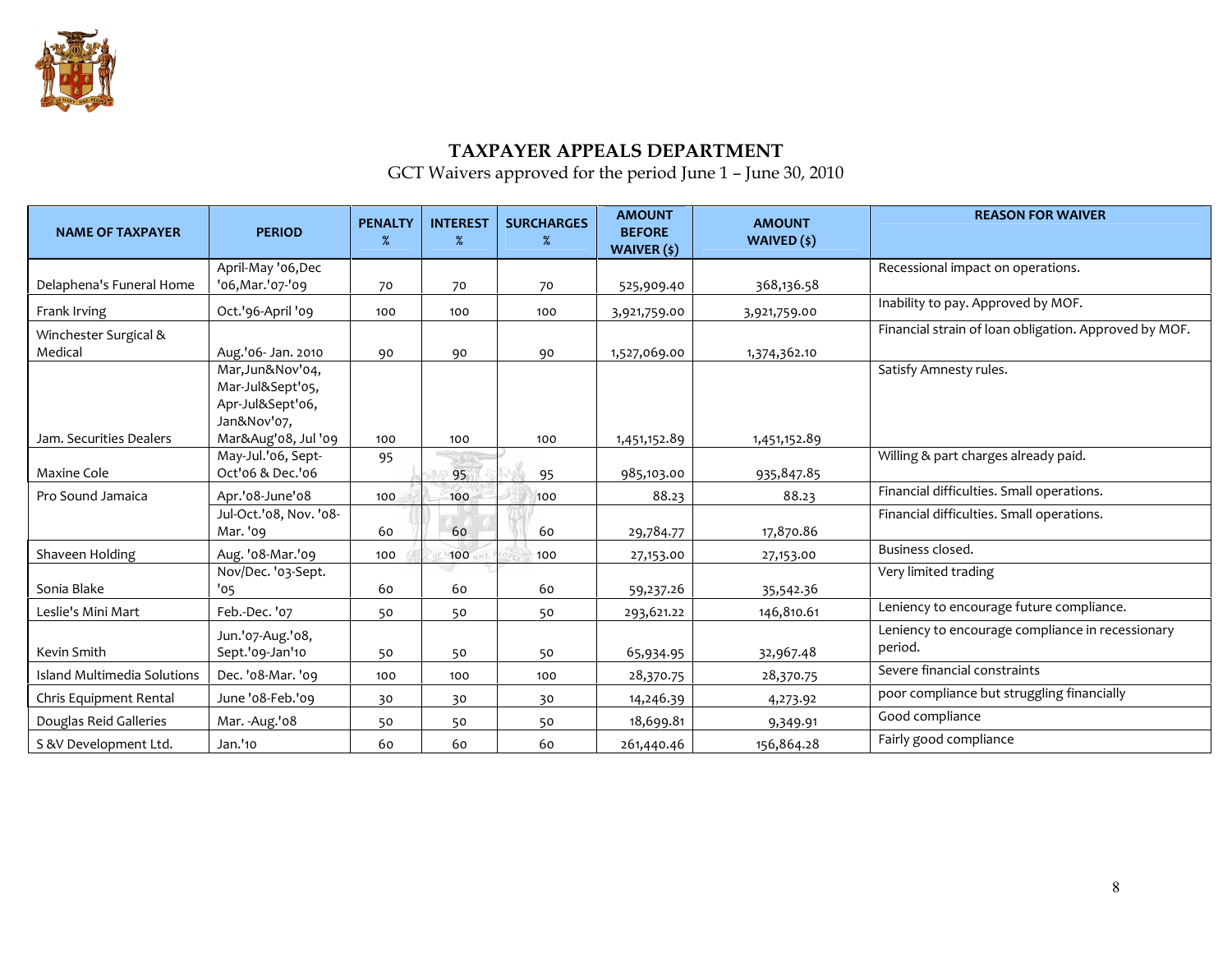

| <b>NAME OF TAXPAYER</b> | <b>PERIOD</b>                          | <b>PENALTY %</b> | <b>INTEREST</b><br>%      | <b>SURCHARGES</b><br>% | <b>AMOUNT</b><br><b>BEFORE</b><br>WAIVER (\$) | <b>AMOUNT</b><br>WAIVED $($ \$) | <b>REASON FOR WAIVER</b>                                  |
|-------------------------|----------------------------------------|------------------|---------------------------|------------------------|-----------------------------------------------|---------------------------------|-----------------------------------------------------------|
|                         | Jan.'03-Jul.'-4,                       |                  |                           |                        |                                               |                                 | Misinformed by revenue                                    |
| Systems Plus Jamaica    | Apr.'06-Aug.'07                        | 70               | 70                        | 70                     |                                               | 719,328.22 503,529.75           |                                                           |
|                         | Feb.'o5, Mar-                          |                  |                           |                        |                                               |                                 | Strain of loan obligations. Approved by the MoF.          |
| Jamaica Bankers         | Apr.'06, Jun.'06,                      |                  |                           |                        |                                               |                                 |                                                           |
| Association             | Nov.'07, Sept.'08                      | 90               | 90                        | 90                     | 1,457,978.00 1,312,180.20                     |                                 |                                                           |
|                         |                                        |                  |                           |                        |                                               |                                 | Time lag in effecting registration to facilitate payment. |
| Ransom Chin             | Jan.'10                                | 80               | 80                        | 80                     | 21,620.00                                     | 17,296.00                       |                                                           |
|                         |                                        |                  |                           |                        |                                               |                                 | Impact of recession on operations                         |
| L & J Trucking Co.      | Feb.'o8-March 'o9                      | 50               | 50                        | 50                     | 28,340.00                                     | 14,170.00                       |                                                           |
|                         | Aug-<br>Sept.'01, Dec.'04-             |                  |                           |                        |                                               |                                 | Business closed.                                          |
| Jennifer Hinshelwood    | Jul.'05                                | 60               | 60                        | 60                     | 94,112.00                                     |                                 |                                                           |
|                         | Feb-Apr.'o8, Jun.-                     |                  |                           |                        |                                               | 56,467.20                       | Very good compliance rating                               |
| Chung's Catering        | Sept.'o8, Nov.'o8                      | 70               | 70                        | 70                     | 360,966.00                                    | 252,676.20                      |                                                           |
|                         |                                        |                  |                           |                        |                                               |                                 | Charges arose from change of status.                      |
| Colibri Resorts         | Jan.-March 2009                        | 100              | 100                       | 100                    | 7,874.05                                      | 7,874.05                        |                                                           |
| Lyn's Vegetarian        |                                        |                  |                           |                        |                                               |                                 | Excellent compliance rating, but now closed.              |
| Restaurant              | Mar.'o7-Jan.'o8                        | 90               | 90                        | 90                     |                                               | 262,506.20 236,255.58           |                                                           |
|                         | Nov. -Dec.99,                          |                  |                           |                        |                                               |                                 | Financial constraints                                     |
| Leonie Bailey           | Feb.'01- Aug.'05                       | 60               | 60                        | 60                     | 175,745.48                                    | 105,447.29                      |                                                           |
| Portmore Shopping       |                                        | 50               |                           |                        |                                               |                                 | Very good compliance rating.                              |
| centre                  | Dec. '09-Jan.'10                       |                  | $\mathcal{D} \mathcal{A}$ | 50                     | 73,225.00                                     | 36,612.50                       |                                                           |
|                         |                                        |                  |                           |                        |                                               |                                 | Time lag in notification                                  |
| Andrew Marc-Ali         | Jun.'o8-Mar.'10                        | 40               | 40                        | 40                     | 50,121.02                                     | 20,048.41                       |                                                           |
|                         | Jan-Apr'92, Jun'92-<br>Feb'94, Jun'94- |                  |                           |                        |                                               |                                 | Financial hardship. Processed at MOF                      |
|                         | Feb'97, Apr'99-                        | <b>OUT OF MA</b> | ONE PEOPLET               |                        |                                               |                                 |                                                           |
|                         | Mar'oo, Jun'oo-                        |                  |                           |                        |                                               |                                 |                                                           |
| Barrington Hamilton*    | May&Jul'o8                             | 100              | 100                       | 100                    | 77,900,000.00                                 | 77,900,000.00                   |                                                           |
|                         |                                        |                  |                           |                        |                                               |                                 | Previous waiver omitted some periods.                     |
| Coates Logistics Ltd.   | 2001-2009                              | 80               | 80                        | 80                     | 568,351.94                                    | 454,681.55                      |                                                           |
|                         |                                        |                  |                           |                        |                                               |                                 | Misinformed by the Revenue. Approved by MoF.              |
| Jaltique Ltd.           | 1996-2008                              | 100              | 100                       | 100                    |                                               | 1,667,736.00 1,667,736.00       |                                                           |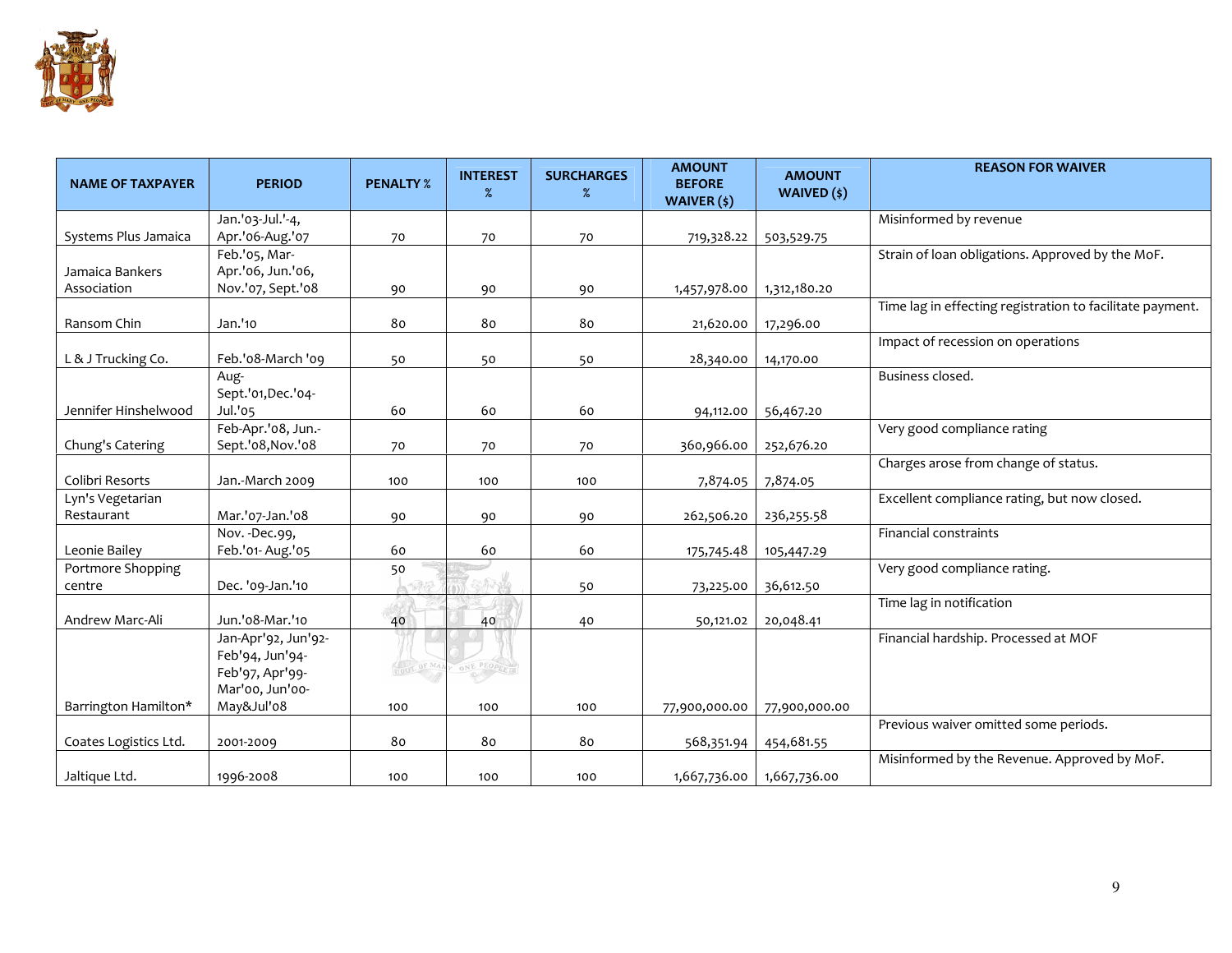

| <b>NAME OF TAXPAYER</b> | <b>PERIOD</b>          | <b>PENALTY %</b> | <b>INTEREST</b><br>$\%$ | <b>SURCHARGES</b><br>% | <b>AMOUNT</b><br><b>BEFORE</b><br>WAIVER $($ \$) | <b>AMOUNT</b><br>WAIVED $($ \$) | <b>REASON FOR WAIVER</b>                       |
|-------------------------|------------------------|------------------|-------------------------|------------------------|--------------------------------------------------|---------------------------------|------------------------------------------------|
| Open Bible Standard     | May-Oct.'09, Dec.      |                  |                         |                        |                                                  |                                 | Charges arose from some misunderstanding.      |
| Churches                | $'$ 09                 | 70               | 70                      | 70                     | 199,061.10                                       | 139,342.77                      |                                                |
|                         | Dec. '03-Jan.          |                  |                         |                        |                                                  |                                 | Charges arose from change of status            |
|                         | '04/Jun.-Jul. '04,     |                  |                         |                        |                                                  |                                 |                                                |
| Richard Thompson        | Jun-July '05           | 80               | 80                      | 80                     | 19,904.79                                        | 15,923.83                       |                                                |
|                         | May-June '98/Feb.      |                  |                         |                        |                                                  |                                 | Satisfy Amnesty rules                          |
| Neville Mills           | $'$ 08                 | 100              | 100                     | 100                    | 6,574,228.97                                     | 6,574,228.97                    |                                                |
|                         |                        |                  |                         |                        |                                                  |                                 | Excellent compliance and portion already paid. |
| Garmack Car Rentals     | Jun-o9                 | 100              | 100                     | 100                    | 28,488.73                                        | 28,488.73                       |                                                |
| Vassell & Son           |                        |                  |                         |                        |                                                  |                                 | Non - trading periods.                         |
| Hardware                | Nov. '06-July 2009     | 100              | 100                     | 100                    | 125,771.07                                       | 125,771.07                      |                                                |
|                         | Jul.-Aug. '09, Oct'09, |                  |                         |                        |                                                  |                                 | Time lag in notification                       |
|                         | Nov. '09, Jan-Feb      |                  |                         |                        |                                                  |                                 |                                                |
| Island Global Ltd.      | '10                    | 75               | 75                      | 75                     | 393,134.87                                       | 294,851.15                      |                                                |
| Jen R Us Hardware Co.   |                        |                  |                         |                        |                                                  |                                 | Excellent compliance and portion already paid. |
| Ltd                     | Feb '10                | 90               | 90                      | 90                     | 279,271.39                                       | 251,344.25                      |                                                |
|                         | Mar 96-Jun 97, Mar     |                  |                         |                        |                                                  |                                 | Plea of inability to ay.                       |
|                         | 98-Oct 99, Mar 00-     |                  |                         |                        |                                                  |                                 |                                                |
|                         | Jun 01, May 02-        |                  |                         |                        |                                                  |                                 |                                                |
|                         | Febo3, Jul & Aug 04,   |                  |                         |                        |                                                  |                                 |                                                |
|                         | Jan-Aug & Oct-Dec      |                  |                         |                        |                                                  |                                 |                                                |
|                         | 06, Jun-Oct 07 &       |                  |                         |                        |                                                  |                                 |                                                |
| Poppy Daley & Gayle     | May - Dec o8           | 60               | 60                      | 60                     | 142,927.78                                       | 85,756.67                       |                                                |
|                         | Sep - Dec 01, May,     |                  |                         |                        |                                                  |                                 | Misunderstood Amnesty period.                  |
|                         | Jun, Nov & Dec 02,     |                  |                         |                        |                                                  |                                 |                                                |
|                         | Jul & Aug 04, Jul -    |                  |                         |                        |                                                  |                                 |                                                |
| <b>Rupert Barrett</b>   | Oct 05, Feb & Apr 06   | 50               | 50                      | 50                     | 33,058.80                                        | 16,529.40                       |                                                |
| <b>TOTALS</b>           |                        |                  |                         |                        | 100,393,321.54                                   | 98,627,761.38                   |                                                |

\*Note Processed at MoF. TAD sent response letter on its behalf.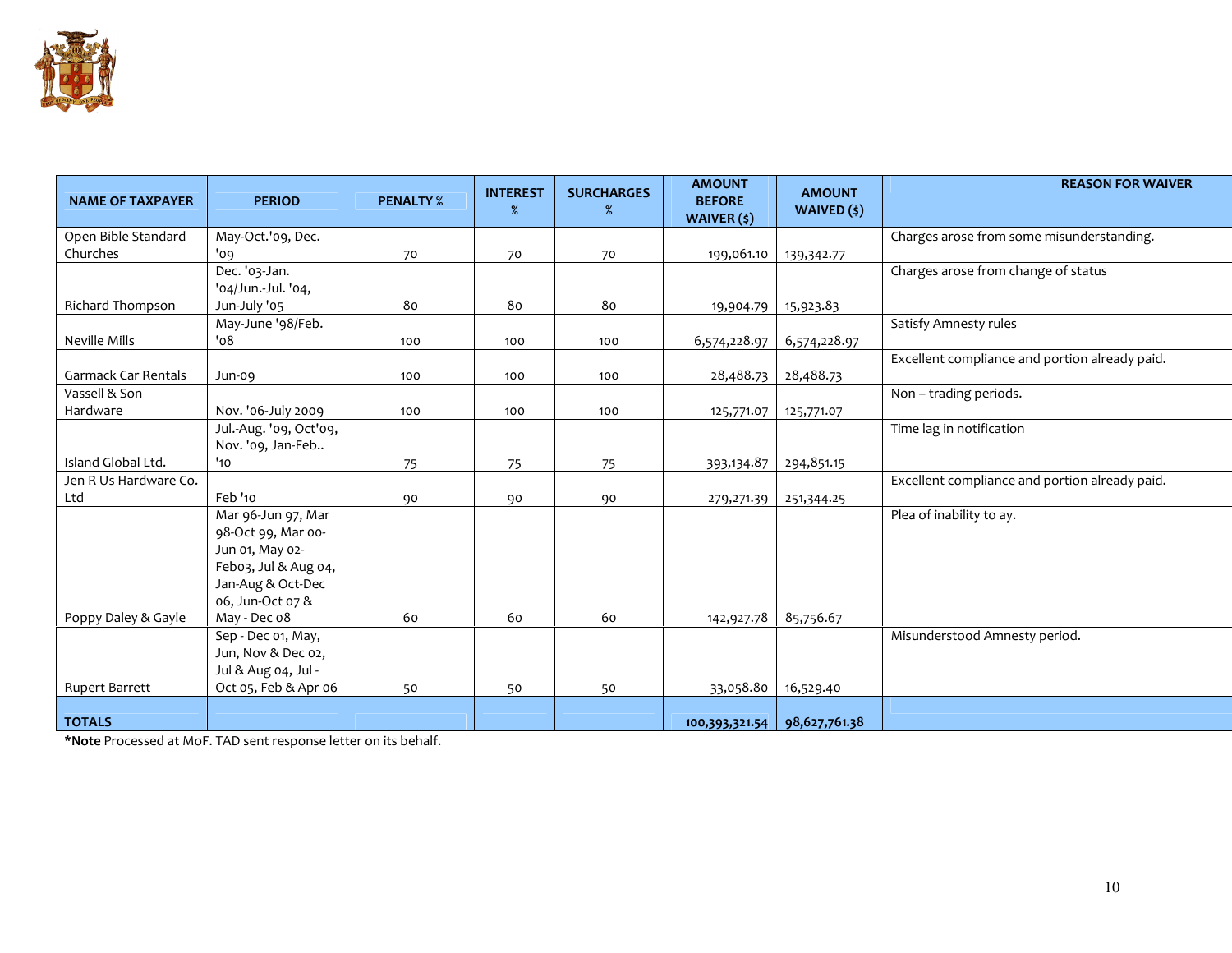

## TAXPAYER APPEALS DEPARTMENT

PAYE Waivers for the period June 1 – June 30, 2010

| <b>NAME OF TAXAYER</b>          | <b>PERIOD</b>         | <b>PENALTY %</b> | <b>AMOUNT BEFORE</b><br><b>WAIVERS</b> $\{$ \$ $\}$ | <b>AMOUNT GRANTED</b>      | <b>REASON FOR WAIVER</b>                     |
|---------------------------------|-----------------------|------------------|-----------------------------------------------------|----------------------------|----------------------------------------------|
|                                 |                       |                  |                                                     |                            |                                              |
| Systems Plus Jamaica            | Jan '04 - Jan.05      | 60               | 78,296.60                                           | 46,977.96                  | Late notification of liability               |
| Chris Equiment Rental           | $2004 - 2009$         | 30               | 14,192.85                                           | 4,257.85                   | Struggling financially                       |
| The Buying House                | Mar.'06, Nov.'07, Mar | 75               | 622, 568.07                                         | 466,926.05                 | Willing but struggling financially           |
|                                 | '08, Dec.' 07         |                  |                                                     |                            |                                              |
| Doromec                         | Aug.'07 - Feb.'08     | 100              | 283,922.00                                          | 283,922.00                 | Met Amnesty conditions                       |
|                                 | Jul.'08               | 50               | 43,301.00                                           | 21,961.00                  | Leniency                                     |
| Domestic &                      | Dec.& Nov 2009        | 30               | 157,664.35                                          | 47,299.31                  | Leniency to encourage imroved comliance      |
| Environmental                   |                       |                  |                                                     |                            |                                              |
| Combined                        | Oct.'o8 - Mar 'o9     | 70               | 210, 155.70                                         | 147,108.99                 | Willing but has difficulties                 |
| Communications                  |                       |                  |                                                     |                            |                                              |
| Dr. W.Miller - Rowe             | 2002,2007,2007&       | 100              | 4428.32                                             | 4428.32                    | Incomlete information from the Revenue       |
|                                 | 2008                  |                  |                                                     |                            |                                              |
| Paymaster Jamaica               | $2007 - 2009$         | 60               | 378,297                                             | 226,978.20                 | Good compliance rating                       |
| <b>Constructive Concepts</b>    | 2007 - 2009           | 60               | 378,297                                             | 226,978.20                 | Financial challenges due to late collections |
| Modern                          | $2008 - 2010$         |                  |                                                     |                            |                                              |
| Waterproofing                   |                       | 50               | 18,714                                              | 9,357.00                   | Small operation                              |
| Ground Master                   | Jan. '09 - Aril '10   | 60               | 100,873.52                                          | 60,524.11                  | Recessional impact on operation              |
| Nick's Haulage                  | Mar. '09, May – June  |                  |                                                     |                            |                                              |
| Contractors                     | '09,Se - Dec '09, Jan |                  |                                                     |                            |                                              |
|                                 | $-Mar.'$ 10           | 75               | 588,871.73                                          | 441,653.79                 | Severe financial constraints                 |
| Reliable Engineers Ltd          | Dec.'o7 - Feb.'o8     | 100              | 8,939.01                                            | 8,939.01                   | Misinformed by revenue.                      |
| Lewis Trucking Service          | Sept '07-July '08,    |                  |                                                     |                            |                                              |
|                                 | Nov 'o8, Jany-Feb     |                  |                                                     |                            |                                              |
|                                 | 'o9 May-Aug'o9,       |                  |                                                     |                            |                                              |
|                                 | Oct-Nov '09, Apr '10. |                  |                                                     |                            |                                              |
|                                 |                       | 70               | 63,096.43                                           | 44,167.50                  | Recessional impact on operation              |
| Leslie B. Mae T/a Leslie        | Sept '07-July '08,    |                  |                                                     |                            |                                              |
| B. Mae & Associates             | Nov 'o8, Jany-Feb     |                  |                                                     |                            |                                              |
|                                 | 'og May-Aug'og,       |                  |                                                     |                            |                                              |
|                                 | Oct-Nov '09, Apr '10. | 100              | 7,834.65                                            | 7,834.65                   | Satisfy amnesty rules.                       |
| <b>Industrial Sales Limited</b> | Jan 08-Nov 08, Jan    |                  |                                                     |                            |                                              |
|                                 | 09, Mar 09, Jun 09    | 50               | 43,627.90                                           | 21,813.95                  | Error in filing tax type                     |
| D. R. Gould & Company<br>Ltd    |                       | 80               |                                                     |                            | Business now closed.                         |
| <b>TOTALS</b>                   | Dec 2000,2001,2002    |                  | 310, 313. 35<br>3,424,650.48                        | 248,250.68<br>2,386,132.77 |                                              |
|                                 |                       |                  |                                                     |                            | 11                                           |